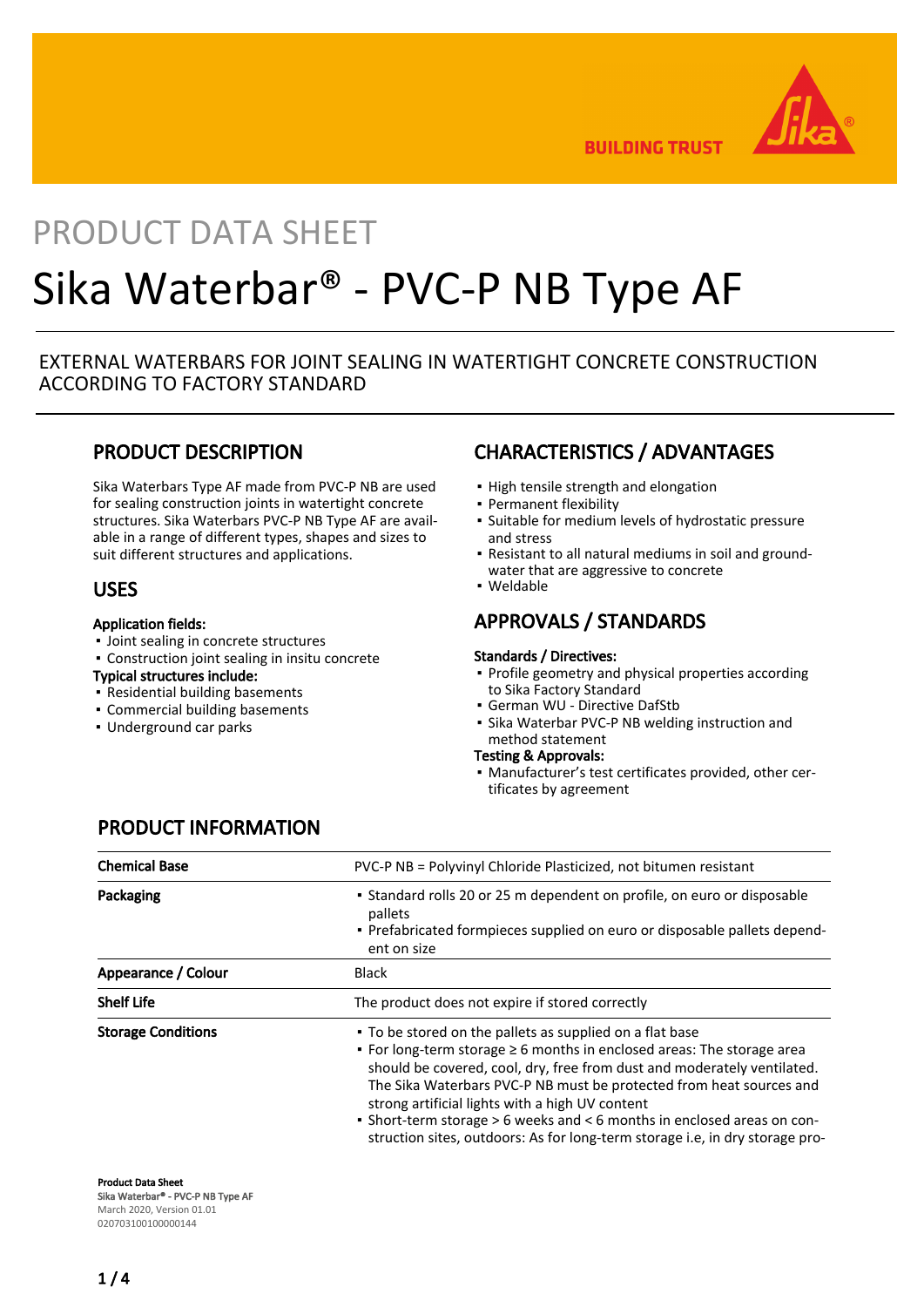tected by suitable covers from direct sunlight, snow and ice or any other form of contamination, store separate from other potentially harmful materials, plant and equipment such as structural steel, reinforcement or fuels etc., store away from traffic and site roads in a dry area

■ Short-term storage ≤ 6 weeks on construction sites, outdoors: Protected from contamination or damage, protected by suitable covers from strong sunlight and snow or ice etc.

#### TECHNICAL INFORMATION

| <b>Shore A Hardness</b>    | $75 \pm 5$                                                                                                                                                                                                                                                | <b>DIN 53505</b>                                                               |  |
|----------------------------|-----------------------------------------------------------------------------------------------------------------------------------------------------------------------------------------------------------------------------------------------------------|--------------------------------------------------------------------------------|--|
| <b>Tensile Strength</b>    | $\geq 8$ MPa                                                                                                                                                                                                                                              | EN ISO 527-2                                                                   |  |
| <b>Elongation</b>          | $\geq$ 275 %                                                                                                                                                                                                                                              | EN ISO 527-2                                                                   |  |
| <b>Tear Strength</b>       | $\geq$ 12 N/mm                                                                                                                                                                                                                                            | ISO34-1                                                                        |  |
| <b>Reaction to Fire</b>    | Class E                                                                                                                                                                                                                                                   | EN ISO 11925-1<br>EN 13501-1                                                   |  |
| <b>Chemical Resistance</b> | Exposure to different temperatures and chemicals:<br>For special stresses or exposure to different temperatures and/or chemical<br>mediums outside the substances or situations specifically defined in DIN<br>4033, separate tests are always necessary. |                                                                                |  |
| <b>Service Temperature</b> | For pressurised water<br>For non pressurised water                                                                                                                                                                                                        | $-20^{\circ}$ C bis + 40 $^{\circ}$ C<br>$-20^{\circ}$ C bis + 60 $^{\circ}$ C |  |

#### SYSTEM INFORMATION

System Structure

Forms:

The limits of water pressure and stress given in the tables below apply to standard uses without specific additional testing. Different values may be used when precise information on all of the relevant stresses and structural requirements are available.



**BUILDING TRUST** 

Product Data Sheet Sika Waterbar® - PVC-P NB Type AF March 2020, Version 01.01 020703100100000144

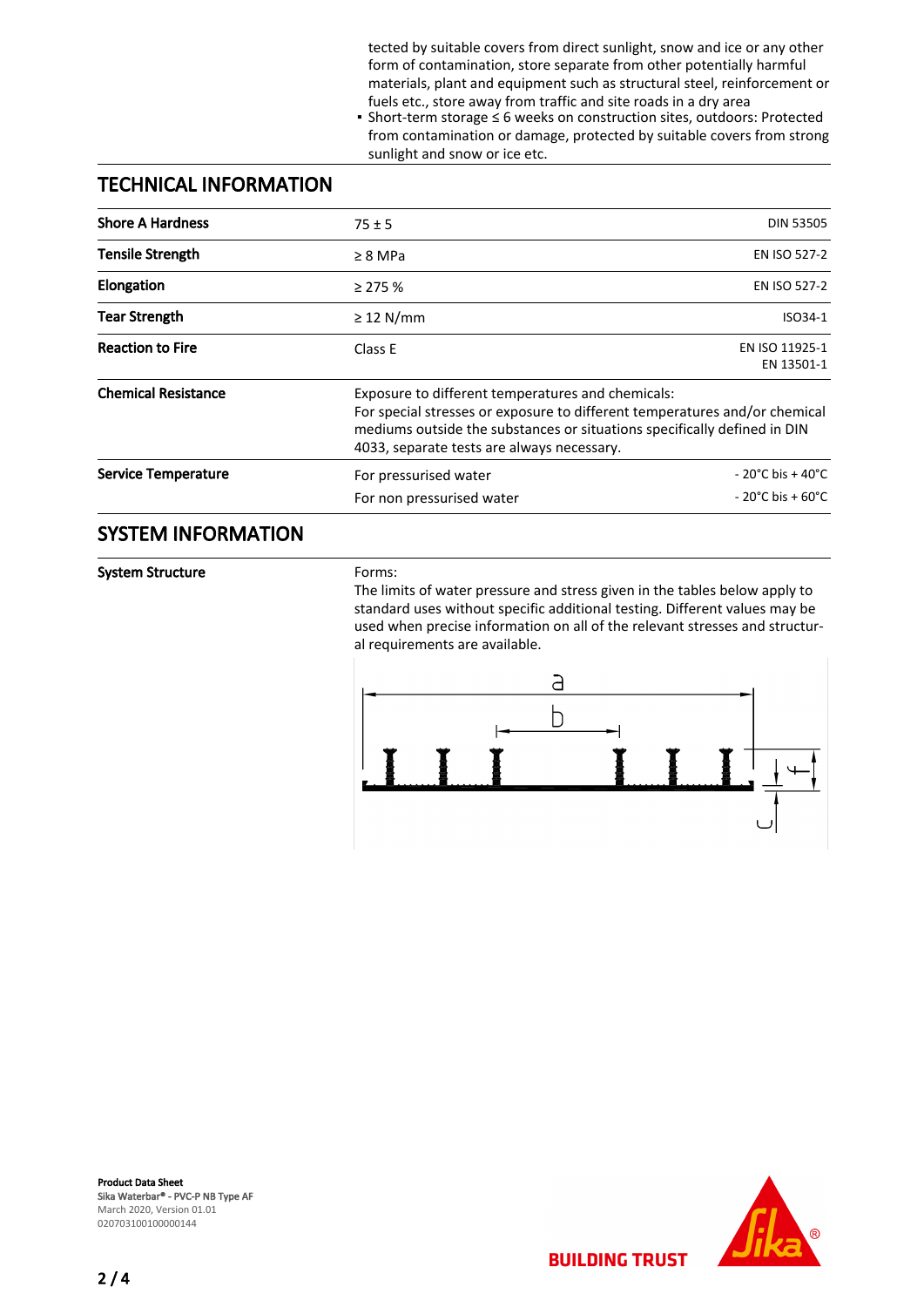

| Total width Width of<br>(mm)<br>а                                                                                                                                                                                                                                                    | movement<br>part (mm)<br>b | <b>Thickness</b><br>(mm)<br>C | Sealing ribs Water<br>$N/f$ (mm) | pressure<br>(bar) | <b>Resulting</b><br>movement<br>$Vr$ (mm) |  |  |
|--------------------------------------------------------------------------------------------------------------------------------------------------------------------------------------------------------------------------------------------------------------------------------------|----------------------------|-------------------------------|----------------------------------|-------------------|-------------------------------------------|--|--|
| AF 24                                                                                                                                                                                                                                                                                |                            |                               |                                  |                   |                                           |  |  |
| 240                                                                                                                                                                                                                                                                                  | 90                         | 4                             | 4/20                             | (0 <sup>1</sup> ) | 3                                         |  |  |
| AF 32                                                                                                                                                                                                                                                                                |                            |                               |                                  |                   |                                           |  |  |
| 330                                                                                                                                                                                                                                                                                  | 104                        | 4                             | 6/20                             | (0 <sup>1</sup> ) | 3                                         |  |  |
| AF 24 edge<br>Α                                                                                                                                                                                                                                                                      |                            |                               |                                  |                   |                                           |  |  |
| 120/120                                                                                                                                                                                                                                                                              | 45/45                      | 4                             | 4/20                             | (0 <sup>1</sup> ) | 3                                         |  |  |
| AF 24 edge<br>W                                                                                                                                                                                                                                                                      |                            |                               |                                  |                   |                                           |  |  |
| 120/120                                                                                                                                                                                                                                                                              | 45/45                      | 4                             | 4/20                             | (01)              | 3                                         |  |  |
| AF 32 edge<br>Α                                                                                                                                                                                                                                                                      |                            |                               |                                  |                   |                                           |  |  |
| 165/165                                                                                                                                                                                                                                                                              | 52/52                      | 4                             | 6/20                             | 0 <sup>1</sup>    | 3                                         |  |  |
| AF 32 edge<br>W                                                                                                                                                                                                                                                                      |                            |                               |                                  |                   |                                           |  |  |
| 165/165                                                                                                                                                                                                                                                                              | 52/52                      | 4                             | 6/20                             | (01)              | 3                                         |  |  |
| $A =$ Sealing ribs, external $W =$ Sealing ribs, reciprocal<br><sup>1</sup> ) Specific project-related information<br>Vr = Resulting movement Vr = $(v_x^2 + v_y^2 + v_z^2)$ ½<br>$N =$ Number of sealing ribs<br>= Height of profile (height of sealing ribs incl. baseplate)<br>f. |                            |                               |                                  |                   |                                           |  |  |

**BUILDING TRUST**